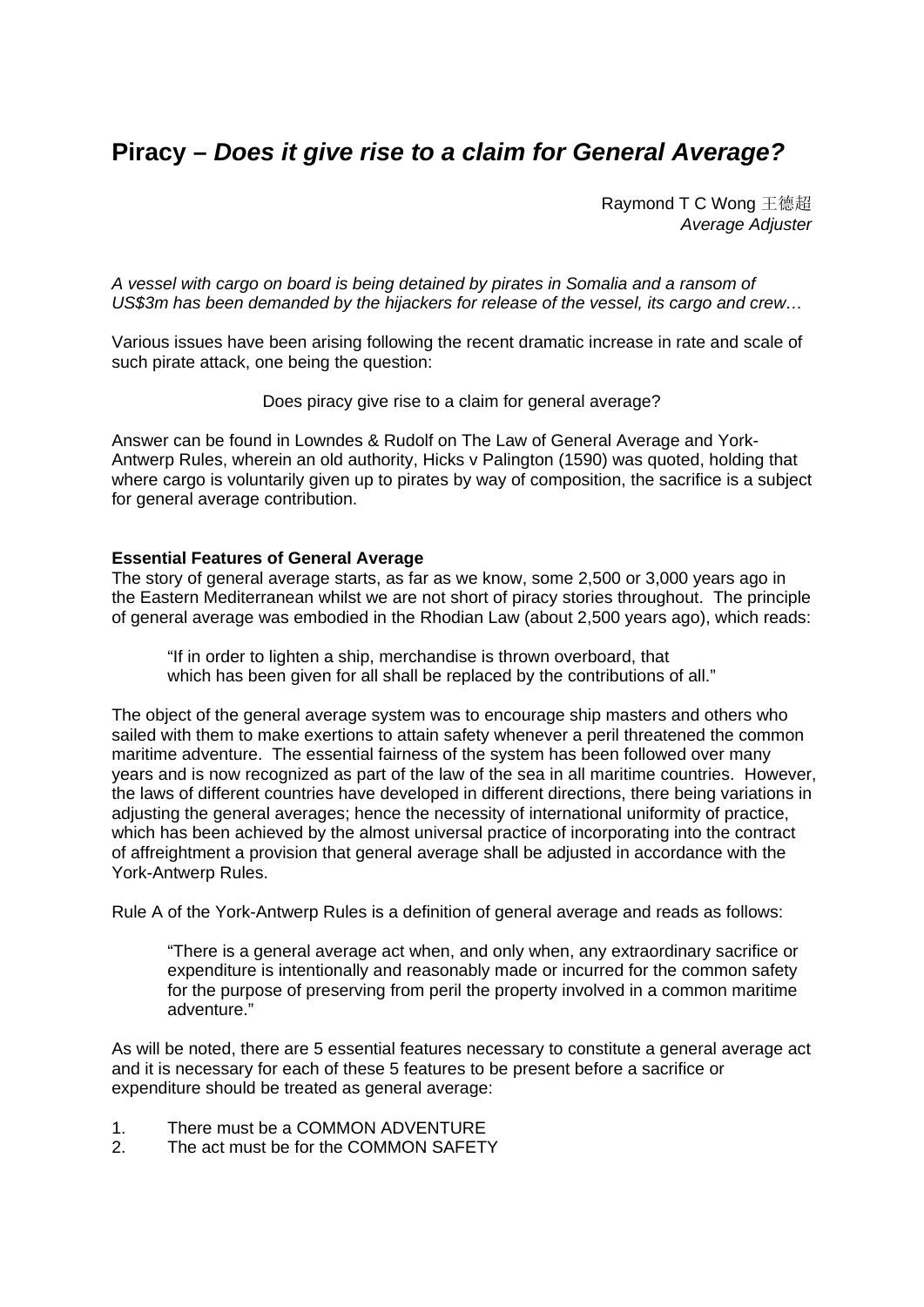- 3. The sacrifice or expenditure must have been VOLUNTARILY (INTENTIONALLY) made or incurred
- 4. The sacrifice or expenditure must be EXTRAORDINARY in kind
- 5. The extraordinary sacrifice or expenditure must be REASONABLY made.

## **Definition of Piracy**

Piracy is forcible robbery at sea, whether committed by marauders from outside the ship, or by mariners or passengers within it. The essential element is that they violently dispossess the Master, and afterwards carry away the ship itself, or any of the goods, with a felonious intent.

This is the definition of piracy given by Carver's Carriage of Goods, which was generally approved few court cases including Athens Maritime v Hellenic Mutual War (1992) ("The Andreas Lemos").

In the context of marine insurance, the term "piracy" must be interpreted in a business sense, which is not necessarily the same as its meaning under criminal law or to an international lawyer. In this connection, Rule no.8 of the Rules for Construction of Policy (under the Marine Insurance Act, 1906) provides that the term "piracy" includes passengers who mutiny and rioters who attack the ship from the shore.

From the foregoing, 3 main elements to define piracy can be identified:

- 1. The vessel must be at sea
- 2. There must be a robbery taking or attempting to take property that does not belong to them
- 3. Force or the threat of force must be used.

## **Recognising General Average**

As noted in the above-mentioned case of Hicks v. Palington, in return for release of the vessel, its cargo and crew on board, property would be given to the pirates. However, in modern life, payment of a ransom is most common. In the recent Somalia cases, in addition to the ransom, there are other considerable ancillary costs incurred in respect of securing the release of the vessel and cargo, such as payments to a negotiation team, transporting the ransom, insuring the ransom money etc. as well as the initial search expenses.

These expenses can be admitted as general average if all the 5 essential features are present:

- 1. There is clearly a common maritime adventure.
- 2. The vessel and cargo being in the control of pirates are in a position of common peril, who may have scuttled the vessel or misappropriated either or both the vessel and cargo. It is suggested that the main threat may be to the crew, nevertheless by threatening the safety of the crew the operations of the vessel are compromised, putting the safety of vessel and cargo at risk. Accordingly, the cost of search and payment of a ransom including necessary ancillary costs in order to secure the safety of the ship and cargo are incurred for the common safety.
- 3. These expenses are not accidental in nature or inevitable and although there may often seem little other option available to the shipowner and the ransom payment is not favourable, it is still an expense voluntarily and intentionally made during a time of common peril in order to secure the safe release of the vessel and cargo. Whilst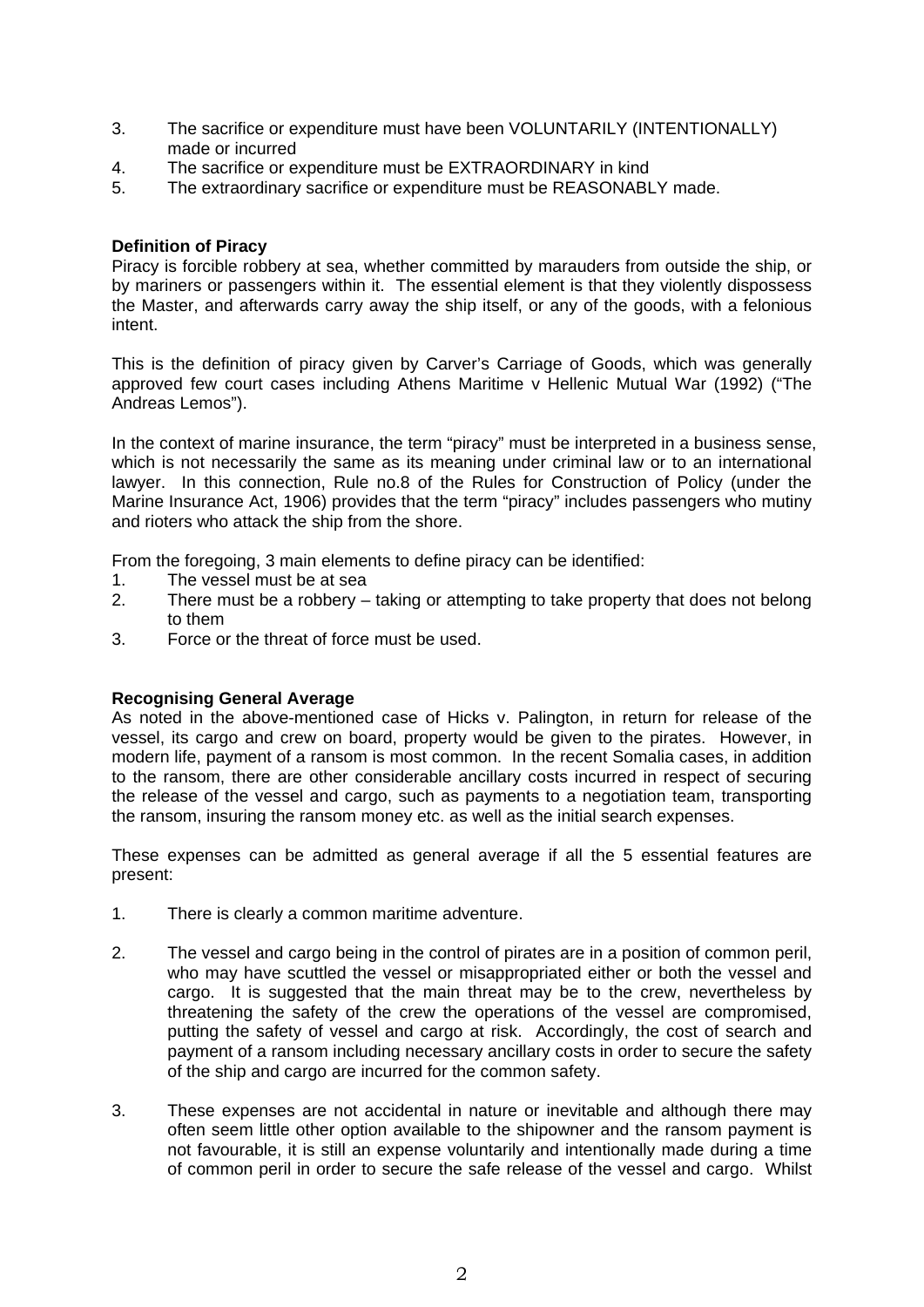the crew are coerced by the pirates, those who pay the ransom do so voluntatily as the best means of saving lives and property.

- . 4. These expenses are extraordinary in kind, and not that which the cargo interest has a right to expect the shipowner to bear under the contract of affreightment.
- 5. The shipowner is required to act reasonably making efforts to re-take possession of the vessel, but whether the charges are properly and reasonably made or incurred is a question of fact to be judged by reference to what a prudent competent owner might do in light of all circumstances taking into account the risk of damage to the vessel and its cargo and the risk of death or personal injury to the crew. In this connection, it is essential for the shipowner to keep the other parties (e.g. charterers, cargo interests, insurers, P&I Clubs) informed throughout with their agreement being obtained whenever possible as each step is taken. Furthermore, "reasonable" implies "legal" and questions of legality need to be considered – see below.

It is worth noting that the expenses including crew wages and maintenance paid and fuel and consumed during the prolongation of the voyage occasioned by the vessel being hijacked by pirates steaming to escape detection and whilst being detained pending negotiations and release of the vessel fall outside general average, being excluded by Rule C of the York-Antwerp Rules which reads as follows:

"Demurrage, loss of market, and any loss or damage sustained or expense incurred by reason of delay, whether on the voyage or subsequently, and any indirect loss whatsoever, shall not be admitted as general average."

In addition, any damage to the vessel and/or its cargo done by the pirates deliberately or through neglect will not be made good as general average.

#### **Contribution**

General average sacrifice and expenditure are to be borne by the different contributing interests upon the basis of values at the time and place when and where the adventure ends. That is to say, all property which is at risk at the time of the general average act will contribute. The contributing interests include the vessel (including bunkers and any freight at risk), cargo (including any freight at risk) and containers in the case of container carriers, but not human life (by reason of the impossibility of assessing them at a pecuniary value).

In a piracy case, ransom is often paid for the release of the vessel and its cargo as well as the crew and question arises as to whether a proportion of the ransom should be borne by the employer of the crew.

It is submitted that, following the authorities in salvage and sue & labour cases including The Bosworth (No.3) (1962) and Royal Boskalis Westminster NV v Mountain (1999), in circumstances where a ransom is paid for the release of the vessel, cargo and crew with no specific payment being identified and made for the saving of crew lives, the courts are not prepared to review the payment to apportion the payment between the saving of life and the saving of property, thus treating the whole payment made as being a payment for the objective of saving the vessel and its cargo.

Different considerations apply if a specific payment made can be identified for the release of the crew, in which case the shipowner would probably look to his P&I club for consideration to the argument that the ransom is a sue and labour charge incurred to avoid liability for death or injury to crew.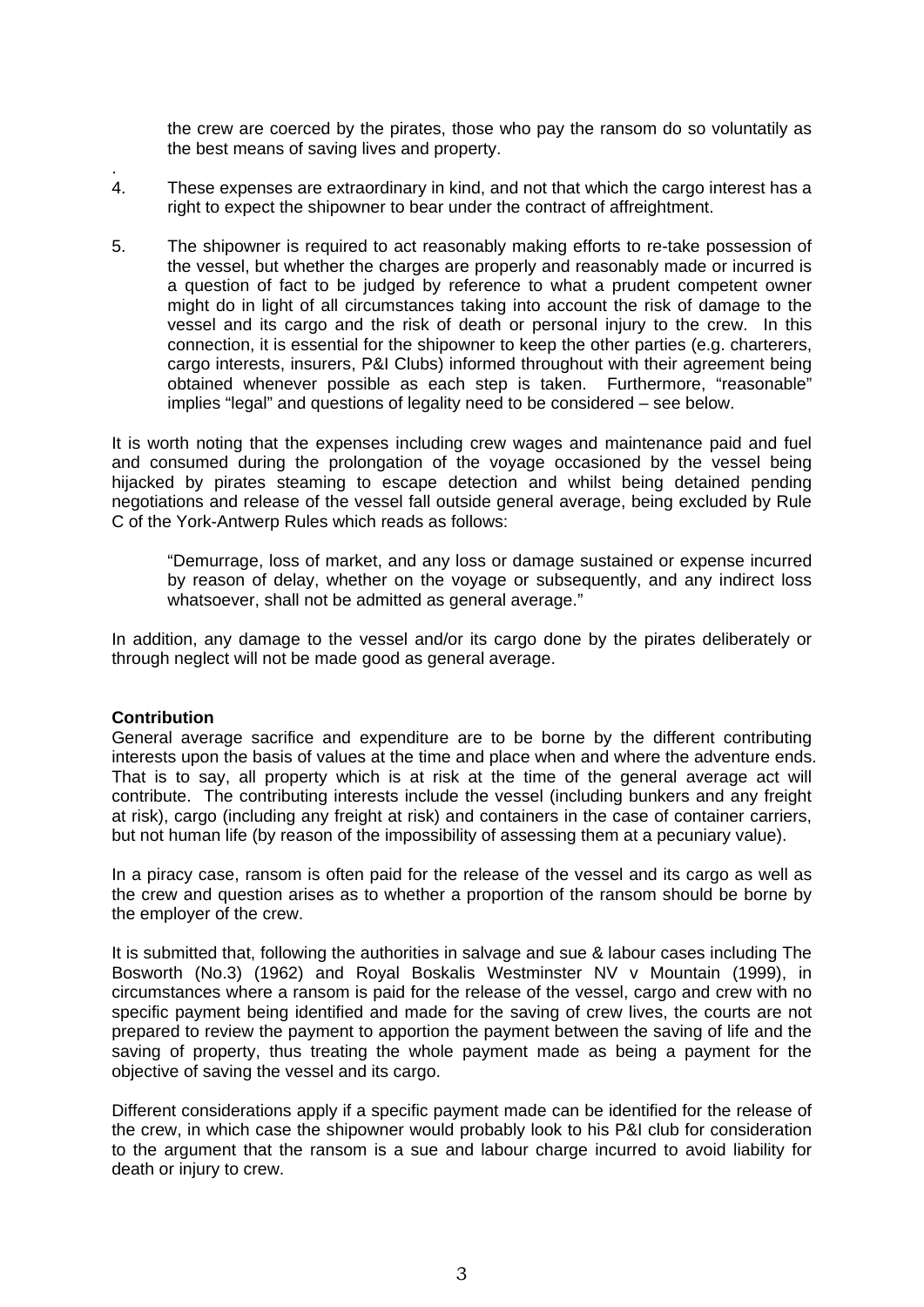## **Legality**

As hinted earlier when considering allowance in general average for the ransom payment and enforcement of general contribution thereto from other parties to the common maritime adventure, an important element is the issue of public policy and of legality which can differ depending on jurisdictions.

Under English law, payment of a ransom is not illegal per se and, accordingly, can be admitted in general average, all 5 features being present in terms of Rule A of the York-Antwerp Rules as discussed earlier.

However, under modern anti-terrorism legislation, funding to support terrorism directly or indirectly is illegal. In this connection, it is submitted that there is little evidence to support the suggestion that ransom payments in the current Somalia piracy cases are finding its way to terrorist or political organisations to fund terrorist activities, there being generally the view that the Somalia piracy is for personal gain.

Different regulations will apply elsewhere. The legality may arise either by law of destination (which would govern the general average in the absence of express provision in the contract of affreightment) or by law of the domicile of the paying party. If paying a contribution is an illegal act then it will be unlikely that any right of contribution can be enforced.

#### **Settlement**

Most shipowners in Hong Kong and Taiwan insure their vessels subject to Institute Time Clauses – Hulls 1/10/83 whilst and we have seen cargo largely covered by Institute Cargo Clauses (A) 1/1/82. Both sets of clauses provide for the insurance being subject to English law and practice with cover for piracy as an insured peril and general average (including salvage, sue & labour charges, etc.). In mainland China, PICC Hull Insurance Clauses 1/1/86 are commonly used, which provide for similar coverage. Ocean going vessels are largely entered with P&I club which normally covers the unrecoverable proportion of cargo or some other party's proportion of general average, which is unrecoverable solely by reason of the owner being in breach of the contract of carriage.

The responsibility for having an adjustment of general average prepared rests with the shipowner who will appoint an average adjuster seeking his professional advice on the many problems involved from the time he first hears that the ship has been missing or hijacked. Pending preparation of the adjustment, security will have to be collected from the concerned in cargo in the form of Average Bond by the cargo receiver in conjunction with an unlimited Average Guarantee by reputable insurer in lieu of cash deposit.

Under the adjustment of general average, the shipowner can recover under the policy on ship the ship's proportion of general average, reduced in respect of any under-insurance, and look to the cargo concerned for its contribution.

If unfortunately the cargo interest is able to decline contribution on the ground that either (a) the shipowner failed to exercise due diligence to provide a seaworthy vessel, i.e. breach of contract, or (b) payment of a ransom is illegal by the law of the domicile of the cargo interest, the shipowner will then look to the P&I club who will, under normal coverage, entertain case (a) but not case (b).